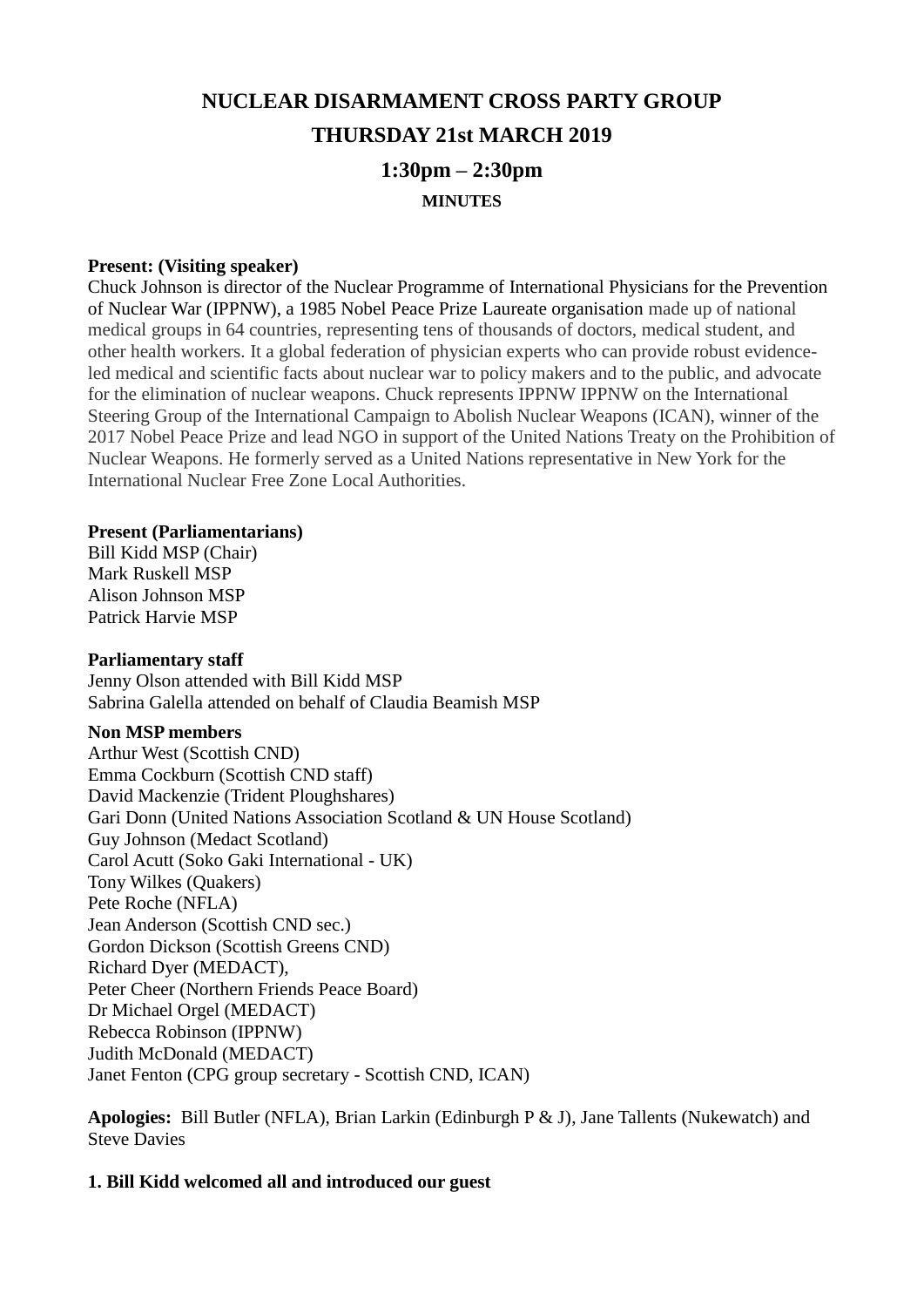# **2. INTERNATIONAL ACTIVITY**

2.1 **TPNW EiF** Chuck Johnson gave an update of US and ICAN international work on entry into force, noting that several member states are very close to ratification. The strong support from states like Thailand New Zealand has helped to ensure that states like the Philippines which still have work to do are confirming their commitment even if they are not quite at the point of ratification. Chuck highlighted US activity and participation in the ICAN Cities campaign. IPPNW's main contribution to that has been the important new update to the original IPPNW report, Nuclear Famine, which tells how a small nuclear weapons exchange could impact across the world. The scenario is calculated on theoretical breakdown of relations between India and Pakistan, and the update was released in December. ( [https://www.ippnw.org/pdf/nuclear-famine-two-billion-at-risk-](https://www.ippnw.org/pdf/nuclear-famine-two-billion-at-risk-2013.pdf)[2013.pdf\)](https://www.ippnw.org/pdf/nuclear-famine-two-billion-at-risk-2013.pdf) Chuck noted that INF withdrawal is an indicator that only complete prohibition ie the TPNW can prevent the deterioration in relations between Nuclear Armed states putting the whole world in danger.

# 2.2 **NPT PREPCOM**

Bill Kidd MSP (PNND) and Janet Fenton (Acronym/ICAN) will be in attendance, this Preparatory Committee Meeting (29 April – 10 May) will set the agenda for the first NPT Review to take place since the adoption of the TPNW, so it is importance to ensure that the TPNW and its impact on the TPNW is on that agenda. The Acronym Institute, as an ICAN Steering Group organisation, will be hosting a side event on how treaties inter relate, and given the UK's claim to a democratic mandate, the presence of a Scottish Green MSP during the conference would help diplomats from outside the UK to understand that opposition to the UK's nuclear policy is wider than a party political SNP perspective. Support can be offered by Acronym and ICAN for MSPs requiring accreditation to attend.

# 2.3 **IRELAND**

Janet reported on meetings hosted by Scottish CND on NATO, Brexit, PESCO and Europe with European visitors in February 2019. Visitors included the director the Peace and Neutrality Alliance (PANA), an Irish NGO network which is committed to opposing Irish membership of NATO and support for the protection of Irish sovereignty and neutrality in Europe. The SCND meetings were reported to the Oireachtas PANA Group (58 TD's who sit in the Irish Parliament) who would like to make links with like-minded MSPs. Patrick Harvie MSP supports moving forward with these connections and also Bill Kidd MSP.

# **3. POLITICAL ACTIVITY WITHIN THE UK** (Updates only)

# 3.1 **Report from Parliamentary CND**

was tabled, noting EDMs currently open for signature. We also had a paper tabled of work done at Holyrood that is reported in the Parliamentary business recored and these will be shared with Parliamentary CND.

# **3.2 ICAN Cities Campaigning**

NFLA and Mayors for Peace have taken a lead on this campaigning across the UK,most notable in Manchester and Renfrewshire. MSPs present are encouraged to work closely with local authorities to encourage communities and cities to sign up to the Cities campaign and to utilise the work done already through the Don't Bank on The Bomb divestment work as a rationale. Other groups can work on cities and communities outside of the NFLA network

# **4.SCOTTISH ACTIVITIES & OPPORTUNITIES**

# 4.1 **Unready Scotland Report**.

David Mackenzie reported that no response has yet been forthcoming from the Scottish Government to the Unready Scotland report and their commitment to responding early in the year.